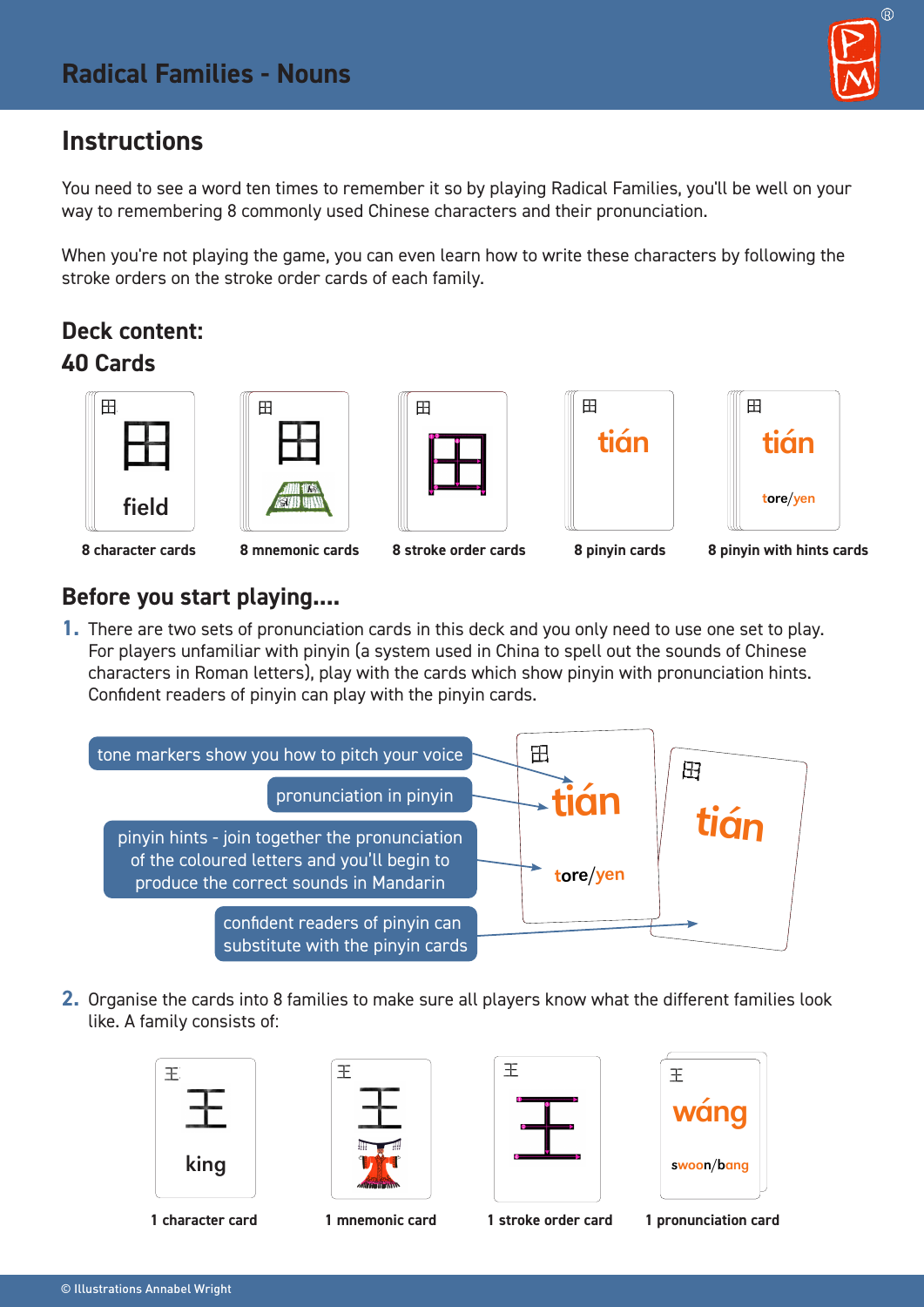# **3-6 player game**

#### **Aim:**

Collect as many families as you can.

#### **Setup:**

Shuffle the deck and deal the cards evenly between all the players. Hold your cards in a fan and look at them. If you have a family, put it face up on the table in front of you.

# **How To Play:**

- **1.** The player to the dealer's left begins by asking a player of their choice for a card needed to complete a family. If the player who was asked has any cards belonging to that family, they must hand them over.
- **2.** This continues until the first player asks someone for a card they don't have. When this happens, the player who was asked takes his or her turn to request cards. The game is over when any player has no cards left. The winner is the player with the most families.

## **Remember:**

Players can only ask for a card if they already have a card from that family in their hand. Whenever a player gathers a family he/she must put the 4 cards face up on the table.

# **2 player game:**

- **1.** Each player gets 7 cards at the start of the game and the rest are put in a stack in the middle of the table. The player who isn't the dealer begins by asking the other player for a card needed to complete a family.
- **2.** Whenever a player asks for a card which isn't held by the other player, they get to take a card from the stack. The turn then goes to the other player.
- **3.** The game ends when all families have been completed. The winner is the player with the most families.